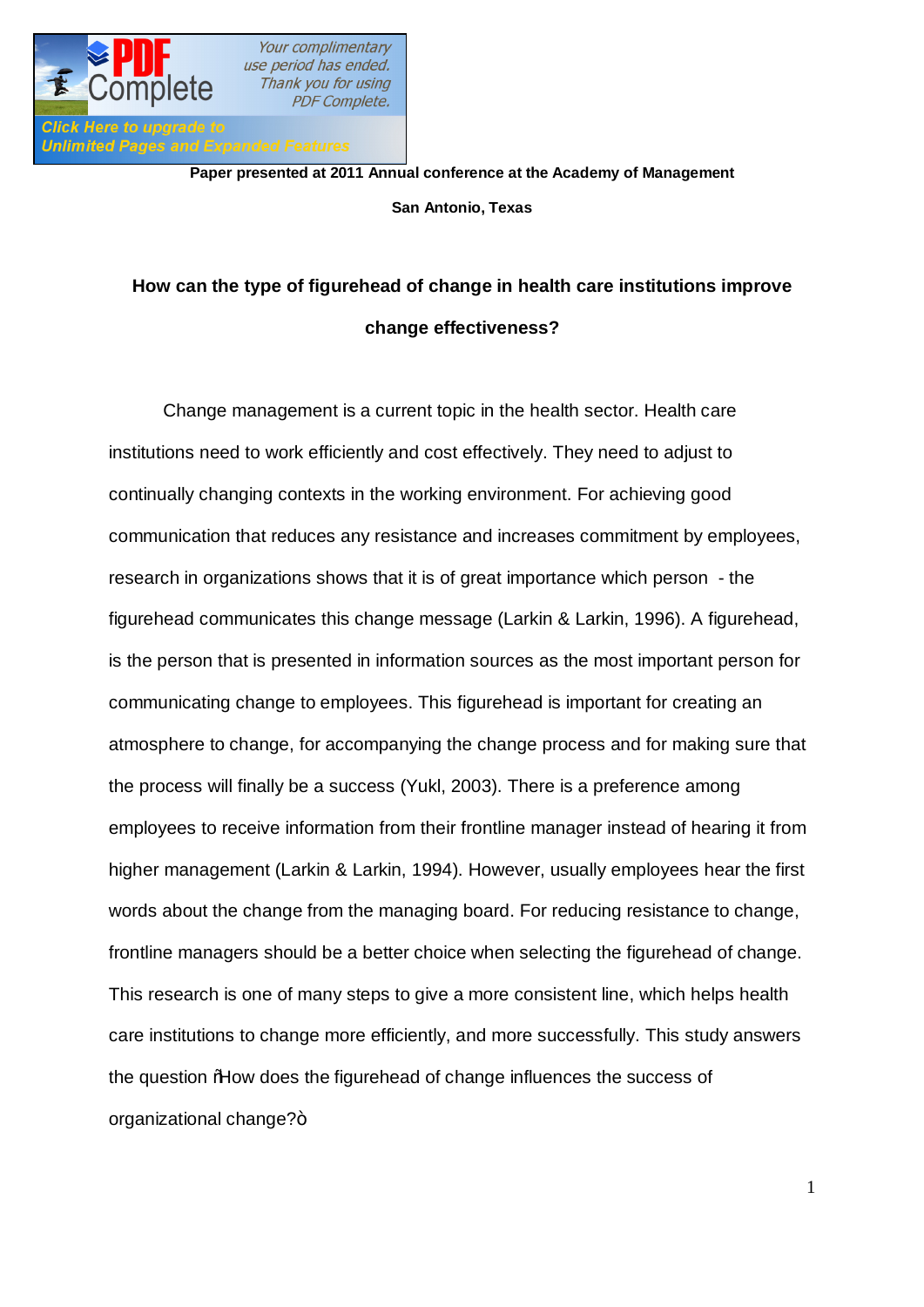

In many organisational changes the traditional communication approach is used: the message is broadcasted via mass media, town hall sessions, videos and intranet. The message focuses on values, or even worse - the facts of the change are wrapped in nice stories about a bright future and success. But how can we bring a powerful message across, that focuses on the facts of change? Who is the right person to tell this story? What are the key characteristics of the figurehead of change? To create sustainable change communication is a key succesfactor. If we can find a better way to bring the change message across to the employees we can increase the success of organizational change.

First the characteristics of the figurehead of change processes in health care institutions were analyzed. Hereto a desktop analysis was conducted to identify who is the figurehead that health care institutions represent. In the second part of the study the effect of the characteristics of the figurehead, such as trustworthiness and loyalty to is measured against the success of planned organizational change.

The success of organizational change is measured at employee level, via acceptance of and support for organizational changes. As these are generally viewed as critical for the success of planned organizational changes (Herold, Fedor, & Caldwell, 2007). Resistance to change is the next element, as resistance to change by employees can be an significant deterrent for effective organizational change (Cummings & Worley, 1997).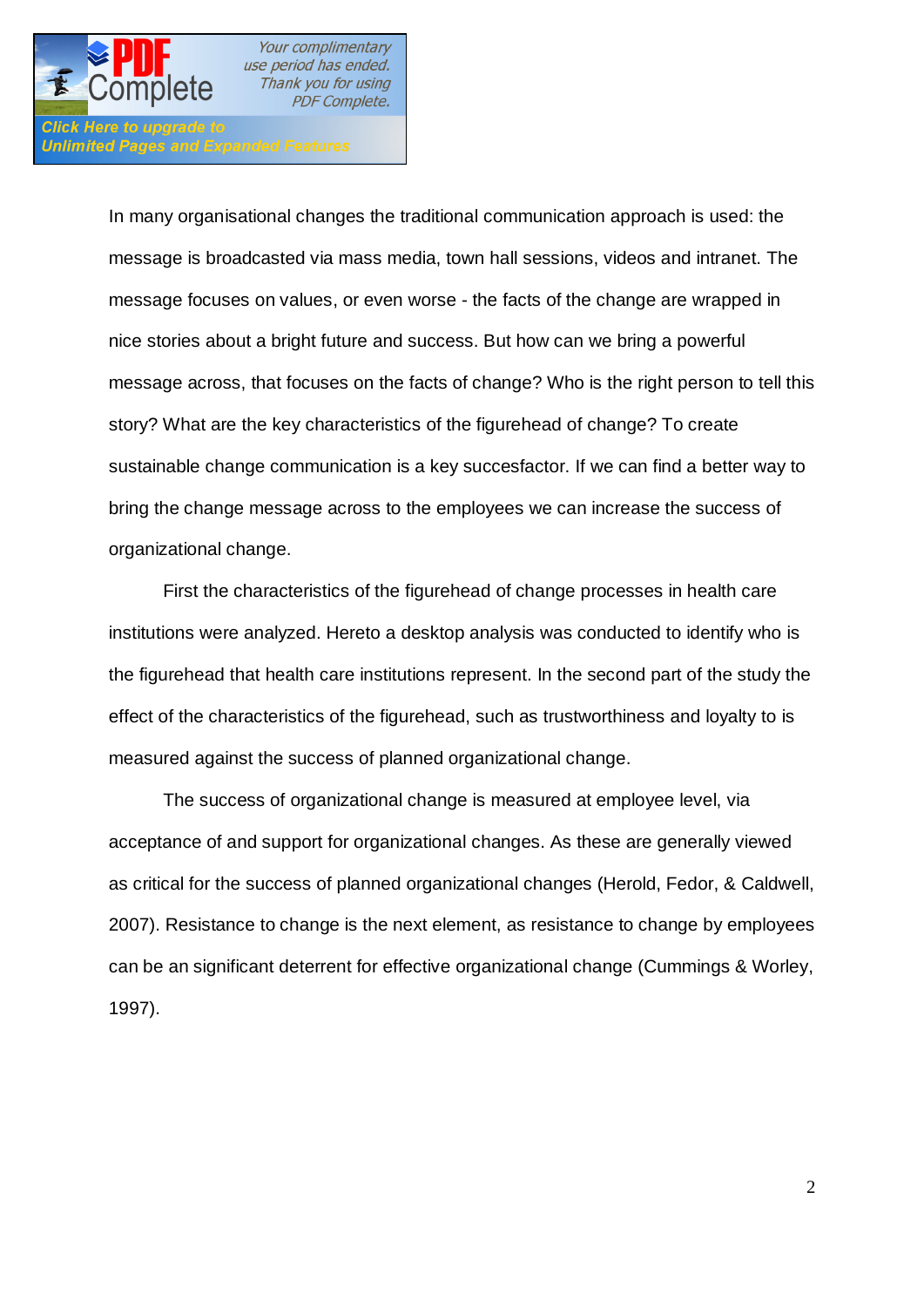

## **METHODS and RESULTS**

This research consists of two parts. The first part was a (desktop) analysis to identify who is the figurehead that health care institutions represent.

For the second part . research at employee level, 300 digital questionnaires are distributed in five health care institutions who have gone through a organizational change. The questionnaire consists of different measurement scales, that are all valid and reliable scales. The characteristics of the figurehead were measured by three different constructs; namely the trust in and loyalty to, the likability and credibility of the figurehead. A five item scale was used to measure Trust in and loyalty to the figurehead. Examples of these scale include % feel a strong loyalty to the person who informed me about the change+ and % have full confidence in the integrity of the person who informed me about the change+. Likability was measured by four descriptors arranged on a five point semantic differential scale and are anchored by the following descriptors: critical/tolerant, considerate/inconsiderate, popular/unpopular, and likeable/not likeable. Credibility was measured by two different scales. Examples include % ahe person who gave me information about the change, makes sure that I have sufficient power and authority to accomplish assigned objectives+.

The success of the change is measured using three different constructs, namely readiness for change, commitment and resistance to change. Examples of readiness for change items include "During the change I am willing to free up time for the introduction of the change +, and %During the change I am willing to convince my colleagues that this change process is useful<sup>+</sup>. Commitment was measured via affective commitment. Examples of affective commitment items include % feel at home in this organization+and

3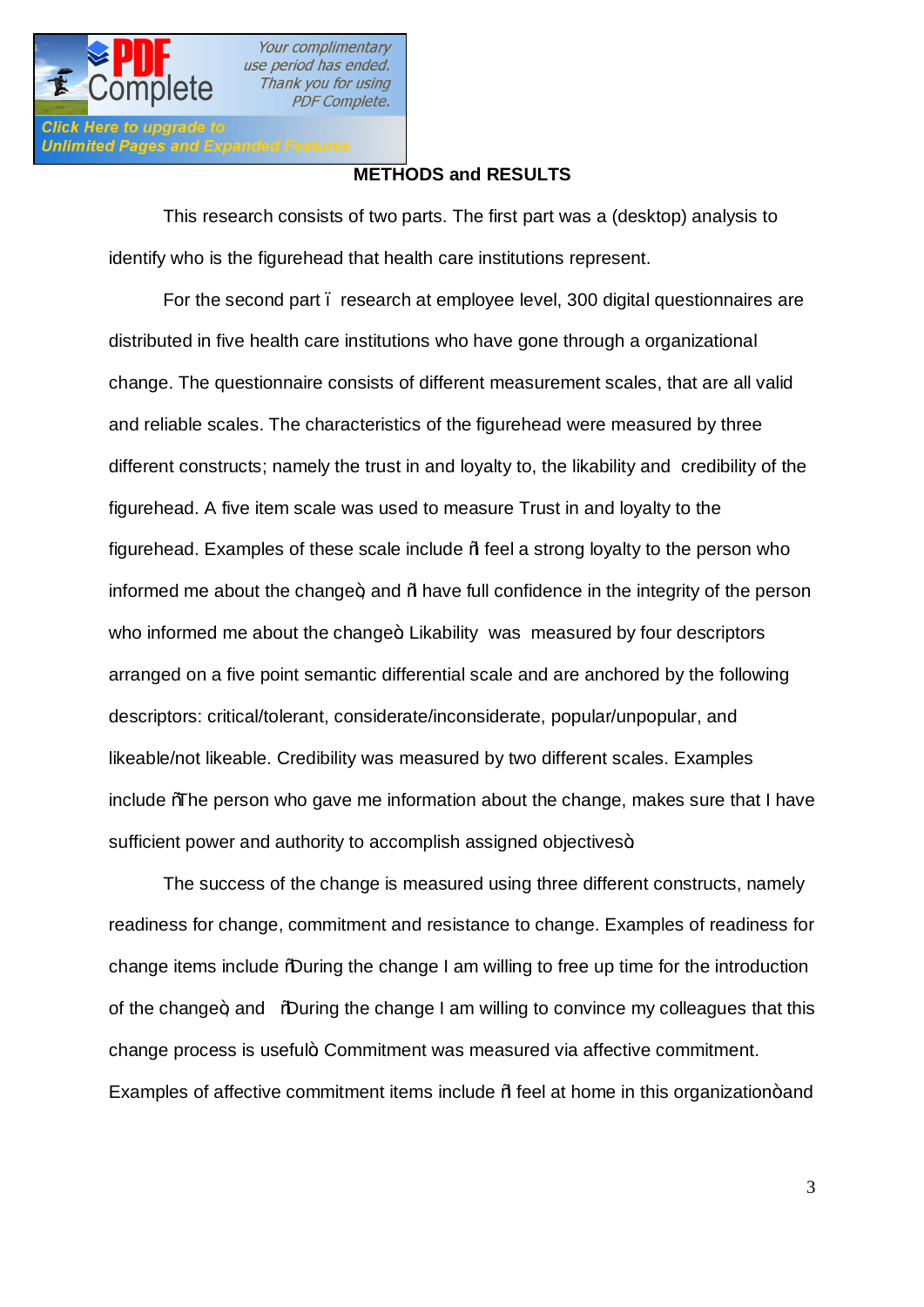

Your complimentary use period has ended. Thank you for using **PDF Complete.** 

% feel emotionally attached to this organization+. Resistance to change was measured via affective resistance, the cognitive resistance, and the resistance which is manifested in the behavior. Examples of these scale include  $%$  The change makes me upset $+$ , and  $%$ protest against the change+.

To measure the constructs of the attribution theory, distinctiveness, consistency and consensus are taken into account. Gender, level of education, managerial position, contract size , type of employment, time working in current job, same line manager as before the change are used as controls.

The results of the first part of the research (desktop analysis) show that the health care institutions do not consciously choose a figurehead. Furthermore it has been shown that the health care institutions have difficulties with presenting their figurehead in the communication statements. Health care institutions want to, for example, present the line manager as a figurehead, but then use the manager as the sender of communication statements. This approach is not yet structured enough.

From the survey we have found that the perception of the figurehead  $\phi$ characteristics is positively related to change readiness and negatively related to change resistance, but is not positively related to affective organization commitment.

Next to that it became clear that consensus among different figureheads and consistent change messages strengthenes the positive relationship between figurehead characteristics and affective organization commitment and change readiness. Third finding is that distinctive change messages strengthened the positive relationship between figurehead characteristics and affective organization commitment. We found a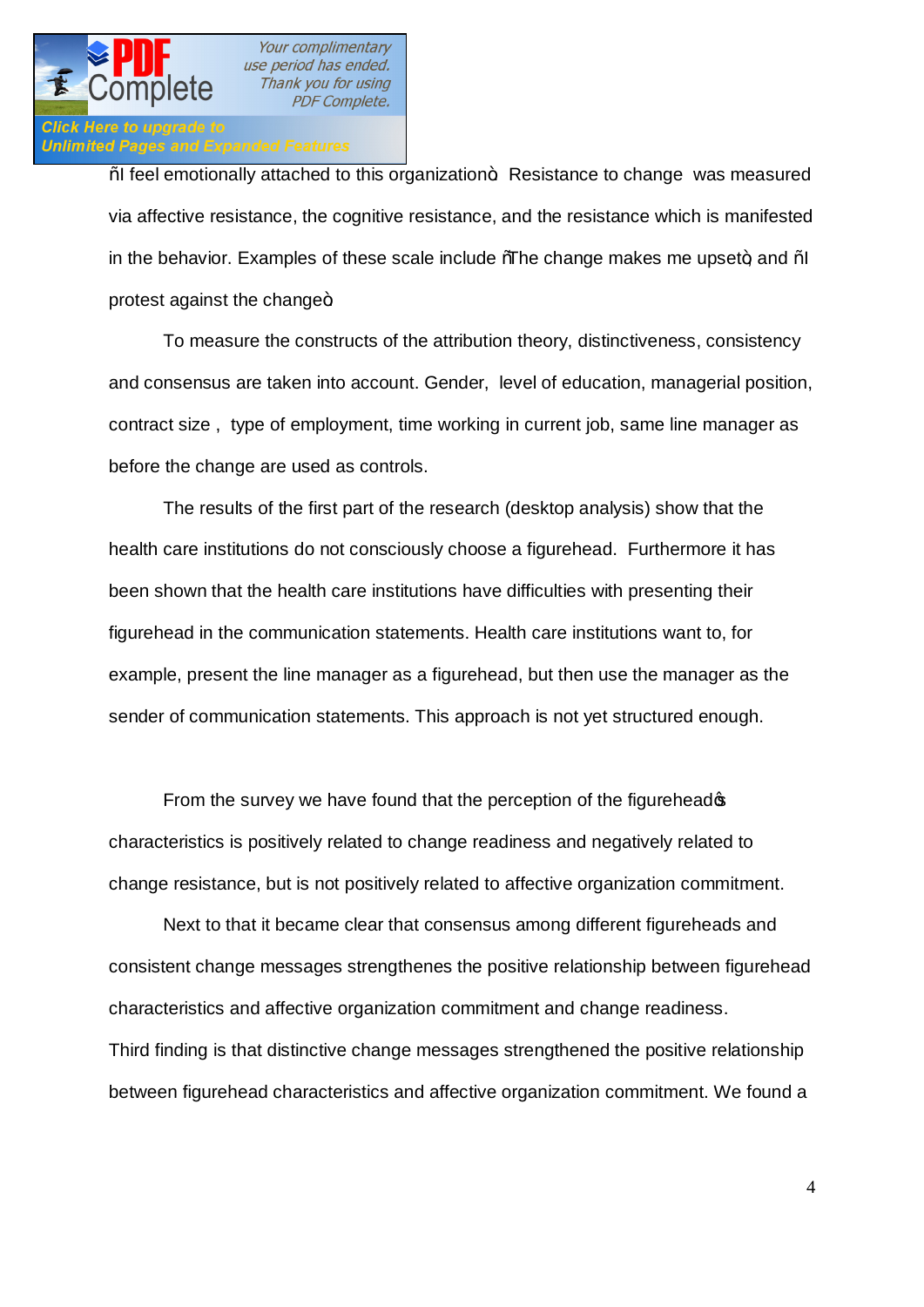

moderation effect; when consensus between different figureheads the relationship there is an increased effect on the relationship between the characteristics of the figurehead on affective organizational commitment and change readiness.

Other remarkable results from the survey are that the frontline manager is perceived as most reliable and trustworthy source of information, where the Board of management is mentioned as second. And when HR or Communications are presented as figurehead, they are not recognised as such.

### **DISCUSSION AND CONCLUSIONS**

From the desktop analysis we can conclude that health care institutions are interested in the use of a figurehead for their change processes but they still need help to adapt their ideas properly. From the second part of research it can be concluded that reducing resistance for change, frontline managers are the best senders of the change message.

But how can we change a very hierarchical organization, with two major groups of employees (doctors vs staff) with a big power difference?

Especially in health care institutions the use of figureheads in organizational change projects can help to create sustainable change. Nurses receive the message from the nurse manager, and the doctors receive the same message from their manager.

The next phase will be to describe the ideal figurehead in health care institutions, make a kind of  $\pm$ job descriptiong and train or coach the figureheads in their role. Only then the change will be sustainable and can be the basis for the next upcoming change. Since the health care industry will be floaded in an avalanche of changes in the next years, to survive both governmental forced changes, patient driven changes, increased competitiveness in the market and the influence of patient power (knowledge and organization).